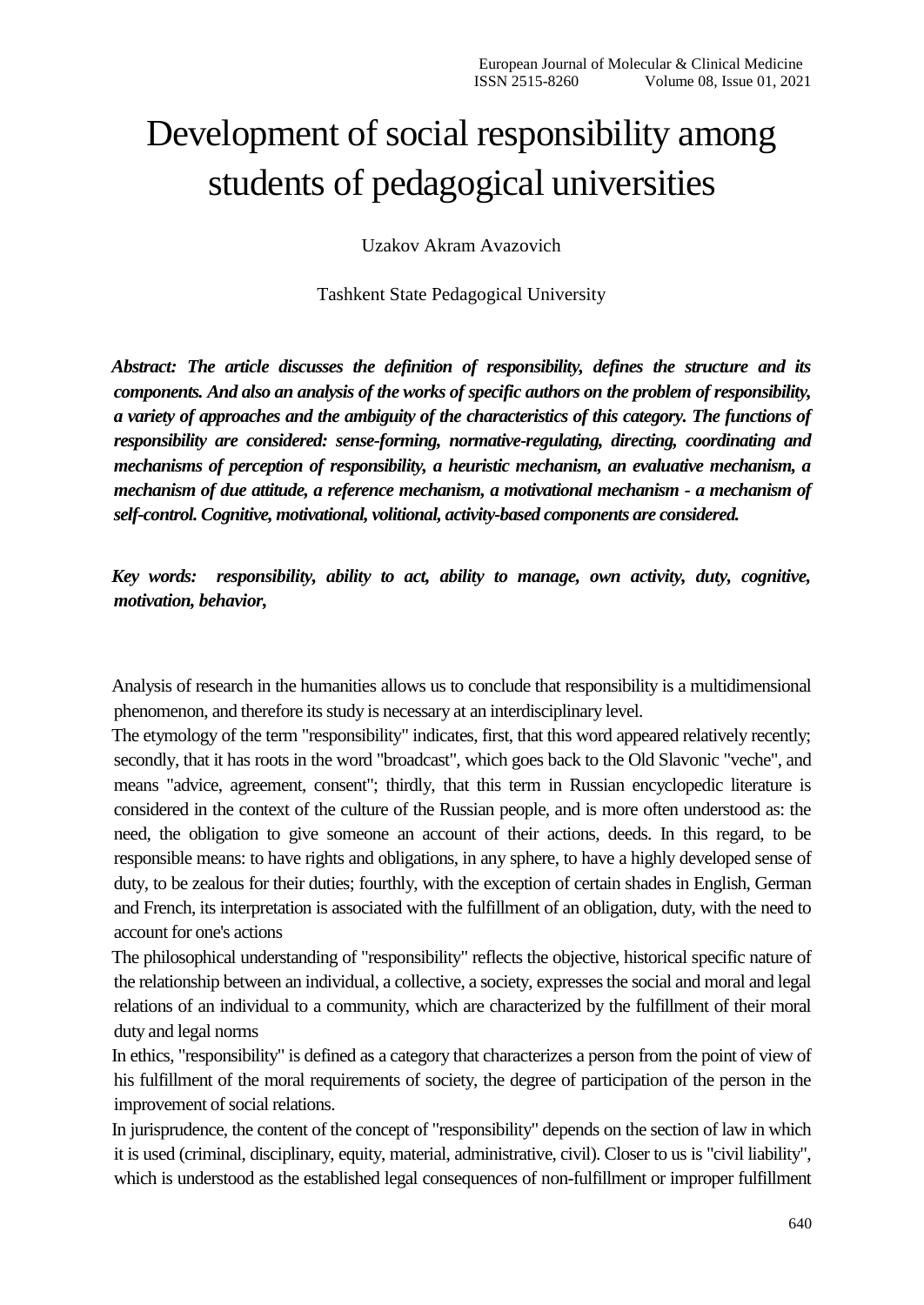by persons of the stipulated duties associated with the violation of the subjective civil rights of another person.

Sociology is one of the few areas that pays the most attention to the concept being analyzed, and in it "responsibility" is seen by many authors as the acceptance or imposition of certain obligations on a person or group, on this basis, the presentation of requirements to the relevant person or group.

In most cases, sociologists represent the structure of responsibility as the interconnection of several components: a person's understanding of his place in the system of social relations, his awareness of the need to recognize and comply with norms that have spontaneously emerged or established by society, assessments of his actions in terms of the consequences for yourself and others, willingness to take sanctions in case of violations.

In psychology, "responsibility" is viewed as a concentrated control over the acts of an individual's activity, a criterion for their fulfillment of standards, which are projected using differentiated forms, as observation and assessment of social behavior.

An analysis of the works of specific authors on the problem of responsibility also allows us to see the variety of approaches and the ambiguity of the characteristics of this category. Some define it as a person's ability to perform a duty, others (T.F. Ivanova) reveal it as a volitional

quality associated with the moral and value orientation of the individual (A.I. Golubeva, L.S. Slavina), reflecting the individual's tendency to adhere to generally accepted social norms in his behavior, to fulfill his duties, as a willingness to give an account of his actions to the public society and ourselves.

G.V. Kovaleva defines "responsibility" as an integral quality of a personality that determines a person's behavior on the basis of his awareness of the dependence of his activity on generally accepted goals and values (53).

N. Ya. Golubkova, N.I. Skorbilina, in turn, understand responsibility as a component of social behavior, along with social well-being and social identification [13], as a personality quality that is formed and developed in the educational process; as an integral quality that determines the direction of all human life.

N.P. Dubinin, in the context of the forensic approach, sees the meaning of "responsibility" in influencing the consciousness and will of the person who committed the crime, to correct and re-educate him, to return him to the ranks of honest citizens [38].

There is also another point of view, the authors of which (A.F. Nikitin) define "responsibility" close to the concept of duty as an obligation, as a successful conscious fulfillment of social or moral norms by a person (83).

S.F. Anisimov defines "responsibility" as a set of objective requirements imposed by society on its individual members in the form of moral principles, norms that express social necessity.

Based on the interpretation of the translation of the word "responsibility" (responsibil—ity) as a person's ability to respond, the ability to be responsible for their actions and the actions of those people who are in the zone of his control, the team of authors headed by A.A. Kozlov suggests, firstly, to agree that responsibility always presupposes self-sufficiency, that is, the individual's own involvement in activity; secondly, in this regard, highlight three zones of independence, which can be graphically depicted in the form of three concentric circles:

a) the inner circle sets the zone of independence carried out

without outside help - "I can do it myself";

b) the middle circle provides for the connection of the nearest environment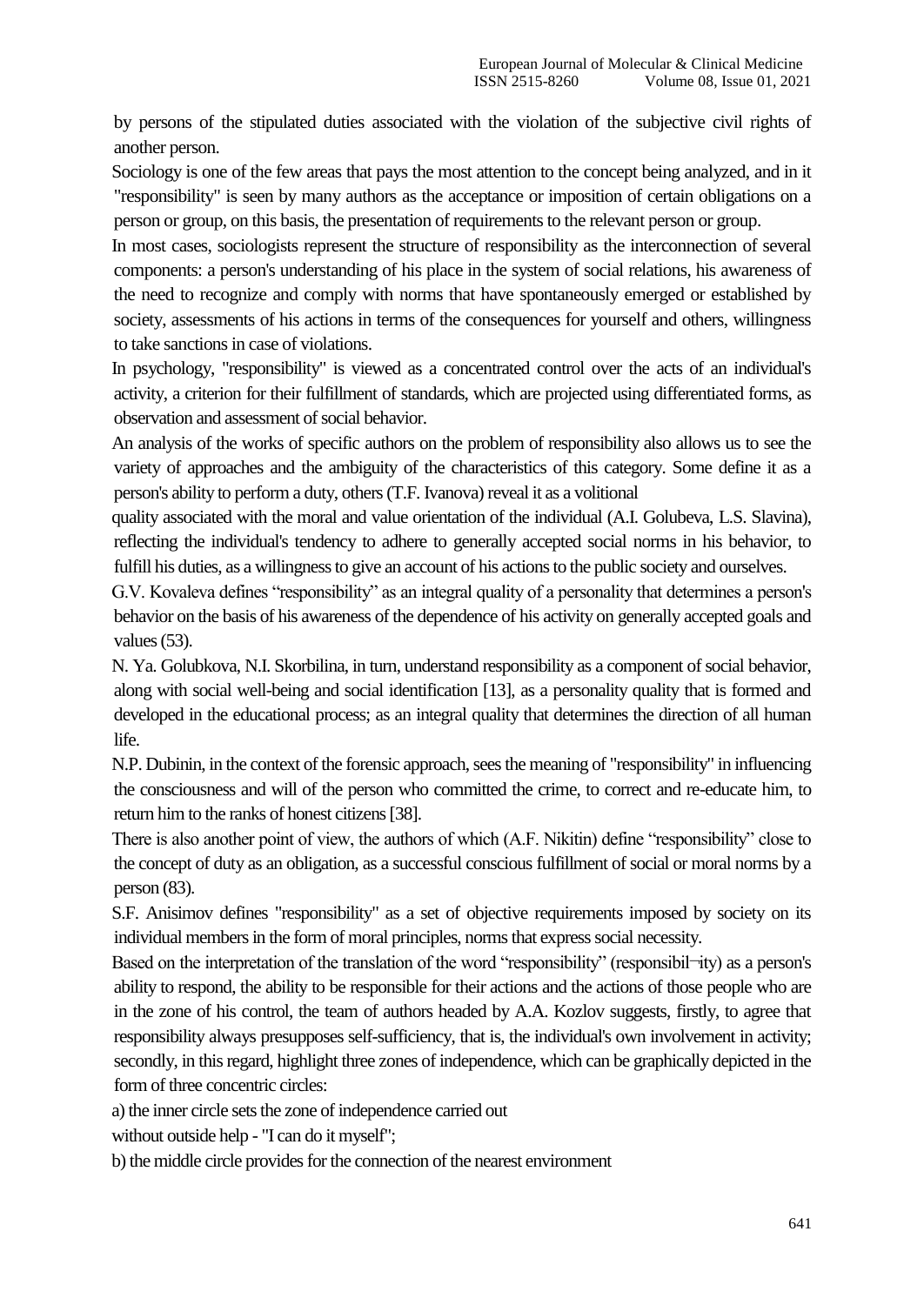as accomplices "I can do with colleagues, friends mi, relatives ";

c) outer circle - actions through intermediaries (acquaintances, teachers,

specialists in the field), that is, "I can, but with appropriate help with parties ".

Thirdly, the opinion of the authors regarding the signs of the formation of responsibility is important. In this case, they include: a) the ability to act and do it for a long time; b) the ability to manage not only their own activities, but also the actions of others; c) the ability to delegate authority; d) the ability to independently solve their own problems, using the capabilities of the state, environment; e) the ability to visualize problems, create small films about how everything can turn out, but always with a happy ending (115, 360).

Responsibility can also be considered as one of the aspects of relations between participants in public life, characterizing the relationship between the individual, society and the state, individuals among themselves and including the subject's awareness of the social significance of his behavior and its consequences, the obligation to act within the framework of the requirements of social norms, regulating public relations

N.V. Bordovskaya, J.L. Kolominskiy, A.A. Rean in his works emphasize that, firstly, responsibility is the most important characteristic of a personality, it is what "first of all distinguishes a socially mature person from a socially immature one". Second, based on the locus of control theory, they consider two types of responsibility.

Responsibility of the first type is the case when a person assumes all responsibility for what happens to her in life. "I myself am responsible for my successes and failures. My life and the life of my family depend on me. I must and can do it "- this is the life credo and postulates of such a person. Responsibility of the second type is associated with a situation when a person is inclined to consider responsible for everything that happens to him or other people, or external circumstances, a situation. Parents, teachers and, in the future, colleagues, bosses, and acquaintances often act as "other people" who are held responsible for both failures and successes. It is easy to see that in the language of everyday concepts, the second type of responsibility is designated only as irresponsibility.

On this score, there are interesting results of experimental psychological research. According to our data (A.A. Rean), among socially immature adolescents, the proportion of those who have responsibility of the second type is 84%, while only 16% are inclined to take responsibility for themselves (that is, they belong to the first type) ... This is in stark contrast to other results obtained in our own studies. In this case, adolescents were examined, who basically made their professional choices, who have certain life goals and a clear prosocial orientation. Here, according to the coefficient of responsibility, the picture is reversed - 72% of respondents have responsibility of the first type ("I am responsible for myself") and only 16% have responsibility of the second type ("Let someone else answer"). The results of the two studies "coincide" almost "exactly the opposite."

Attribution of responsibility according to the first option, linking failure with the lack of one's own efforts, places responsibility on the individual and requires increased activity. At the same time, faith in one's ability to overcome difficulties is not questioned. Attribution of responsibility according to the second option, also placing responsibility for failure on the person himself, associates failure with an "objective" factor - lack of abilities. This version of internality leads to a decrease in motivation, a refusal to be active in overcoming failure and, ultimately, to a decrease in self-esteem.

These contradictions are removed with a slightly different view of the problem, which consists in the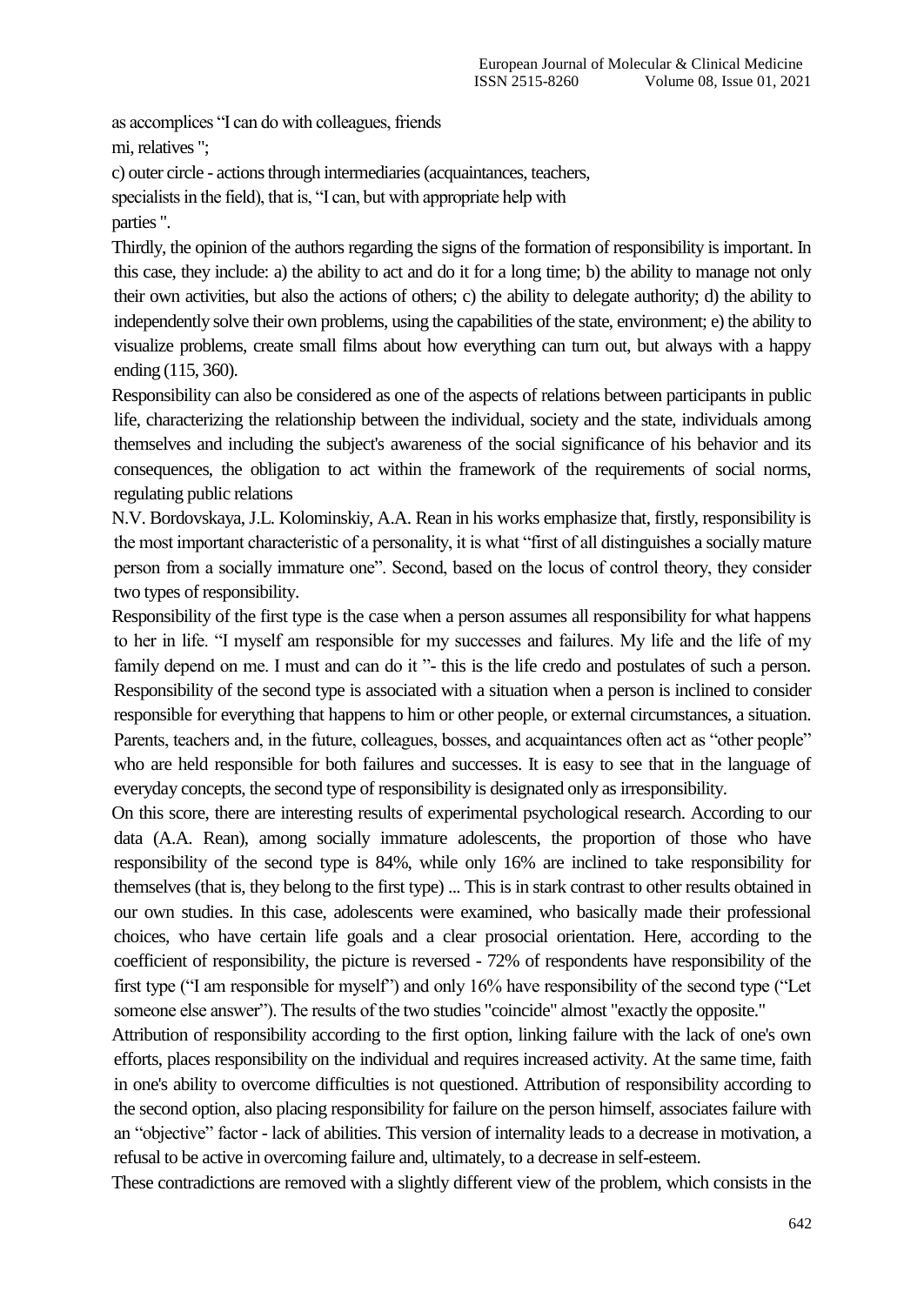introduction of an attributive pattern, conventionally called by us "good internal control". We believe that it is useful to distinguish internality - externality not only by situational (behavioral) areas, such as the area of achievement, the area of failure, the area of industrial relations, etc. Theoretically and practically, it is important to distinguish internality - externality by causal (deterministic) areas: a) responsibility for the causes of failure and b) responsibility for overcoming failures. The first area of responsibility faces the past, the second area of responsibility faces the present and future. "Good internal control", therefore, is not a one-dimensional characteristic, but can be presented as a multilevel education (Fig. 1). Such "good internal control" allows the subject to maintain selfconfidence, an active position and a sense of mastery of the situation, without acquiring an accompanying feeling of all-encompassing guilt and emotional maladjustment. At the present time, there are already experimental data confirming this model.

It is easy to see that this model is not at all identical to the primitive notion expressed by the formula: "Internal in the field of achievements - external in the field of failures" or, in other words: "I am responsible for successes, for failures - chance, circumstances, other people ". Of course, this model also takes place in real life. But, firstly, it is not "good" at all, and secondly, it is not internal, in fact. The model of "good internal control" is conceptually and structurally more complex, and also compares favorably with its positive practical (behavioral) potential. Thus, these authors emphasize, responsibility is a necessary component, an attribute of a mature act. But all life is made up of actions, or even "life as a whole can be viewed as a certain complex act" (MM Bakhtin). Closest of all, please, to the ideas of the fundamental significance of the phenomenon of responsibility in the structure of personal maturity, presented here, are the ideas of humanistic (in a broad sense) and existential psychology. The outstanding scientist-humanist of the twentieth century E. Fromm believed, for example, that care, responsibility, respect and knowledge are the totality of the qualities of a mature person. Another wellknown personologist of humanistic orientation V. Frankl also gives responsibility a significant place in his concept and claims that spirituality, freedom and responsibility are three foundations, three existential of human existence. It is very important that you cannot recognize a person as free without recognizing him as responsible at the same time. Human responsibility is a responsibility arising from the uniqueness and originality of the existence of each individual. As M. Bakhtin noted, only a person who has realized this uniqueness and unrepeatability is capable of a responsible act. And even more, it is in the responsibility to life that the very essence of human existence is included (V. Frankl). Obviously, responsibility is associated not only with the essence of being a mature person, but also with success and ways of self-actualization.

The fact is that social maturity and its component - responsibility - is formed only in adequate activity. The formation of responsibility is directly related to giving the individual freedom in decision-making. The question of the degree of freedom should be decided taking into account age and other specific characteristics and circumstances. But the principle itself remains unshakable. At the same time, the correct thesis that it is impossible to recognize a person as free, without recognizing him at the same time and responsible, needs the following obligatory addition of the opposite nature: it is impossible to recognize a person as responsible without recognizing him at the same time and free.

The formation of responsibility goes hand in hand with the development of individual autonomy and the provision of freedom of decision-making in relation to oneself. When we want to form or develop responsibility in a person, but at the same time block the development and manifestation of autonomy, as well as freedom of decision-making, it resembles an anecdotal situation in one of the draft chapters of Nabokov's novel "Pnin", where the main character learns to drive a car from a textbook ... lying in a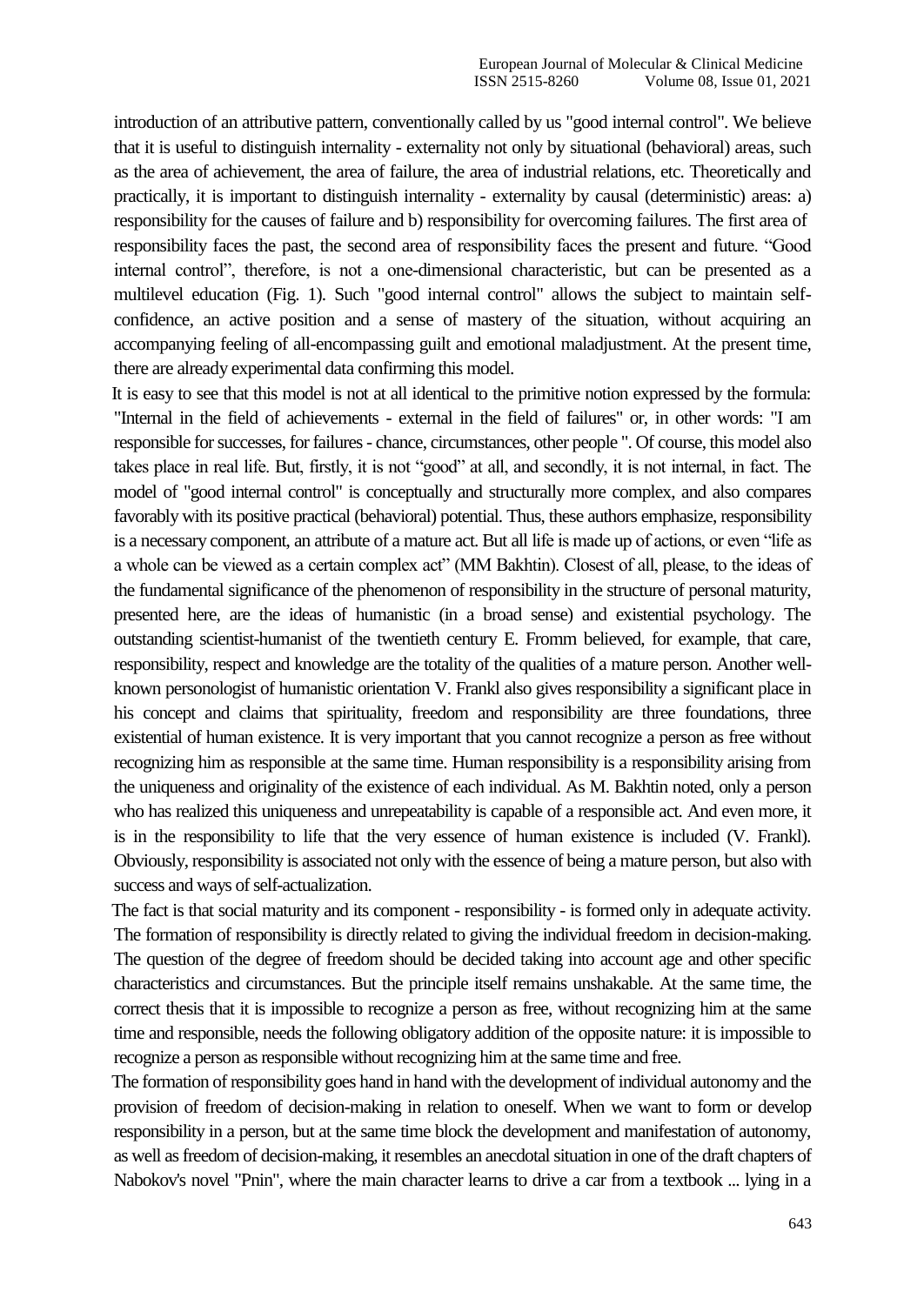hospital bed with severe sciatica! You cannot teach a person to swim without letting him into the water. Unfortunately, this practice not only takes place, but is also extremely common. To the question: "Do we encourage independence and autonomy in the process of education and training?" - the answer is "no" rather than "yes". In the family, this is expressed in such a type of upbringing as overprotection. At school there is the same overprotection, and not only in education, but also in teaching. Encouragement of initiative, autonomy in learning activities, of course, have a place. But they are the exception rather than the rule. Such a behavioral position of adults, as research shows (A.A. Rean), finds a convenient and solid support in the system of their socio-perceptual stereotypes, in their perceptions of students as incapable, for the most part, to the manifestation of autonomy, independence in activities. Empirical research also shows that educators value student discipline much more than individual independence. These considerations allow them in the future to draw three conclusions that are most important for our research: responsibility is a necessary component, an attribute of a mature act. Generalization of data from various experimental studies allows us to state that internality (or the dominant tendency of personal responsibility) correlates with social maturity and prosocial behavior. Externality is correlated with insufficient social maturity, and under certain conditions it is a risk factor for antisocial behavior. Social maturity and its component - responsibility - is formed only in adequate activity. The formation of responsibility is directly related to giving the individual freedom in decision-making. The formation of responsibility goes hand in hand with the development of individual autonomy and the provision of freedom of decision-making regarding oneself.

A.I. Orekhovsky, relying on Marxist-Leninist ethics, reduces the understanding of "responsibility" to the factor of the moral necessity of social development [89].

We, taking the positions of all of the above considered by the author, understand by "responsibility" the quality of a person, responsible for the acceptance and fulfillment of certain obligations based on the requirements of society.

Based on this list of approaches, we can single out some areas and trends in responsibility research. They can be represented as a spectrum of vectors, one of which historically goes from the collective to the individual, and the other - from the external to the internal, and lead to the formation of conscious personal responsibility.

A more thorough study of the concept of "responsibility" in the future allowed us to identify its types. A.I. Orekhovsky and many of his supporters propose to consider such types of responsibility: economic, political, moral, social.

N.I. Skorbilina suggested distinguishing external and internal, individual and collective, personal and social. This point of view in recent years is the most common in the humanities.

Further analysis of the category "responsibility" also indicates the presence of different points of view among the researchers of this phenomenon regarding the structural elements that make up its essence.

T.F. Ivanova defines the components of responsibility as a whole range of qualities and skills of an individual: honesty, fairness, adherence to principles, readiness to be responsible for the consequences of one's actions. The named qualities, as the author notes, cannot be successfully realized if the person does not develop emotional traits: the ability to empathize, sensitivity towards other people. Considering also that the performance of any duty requires the manifestation of a number of volitional qualities, the importance of persistence, diligence, perseverance, endurance should be emphasized. Thus, we can conclude that "responsibility" manifests itself not only in character, but also in feelings, perception, awareness, worldview, in different forms of personality behavior and, therefore, their formation and development should be paid special attention to practitioners.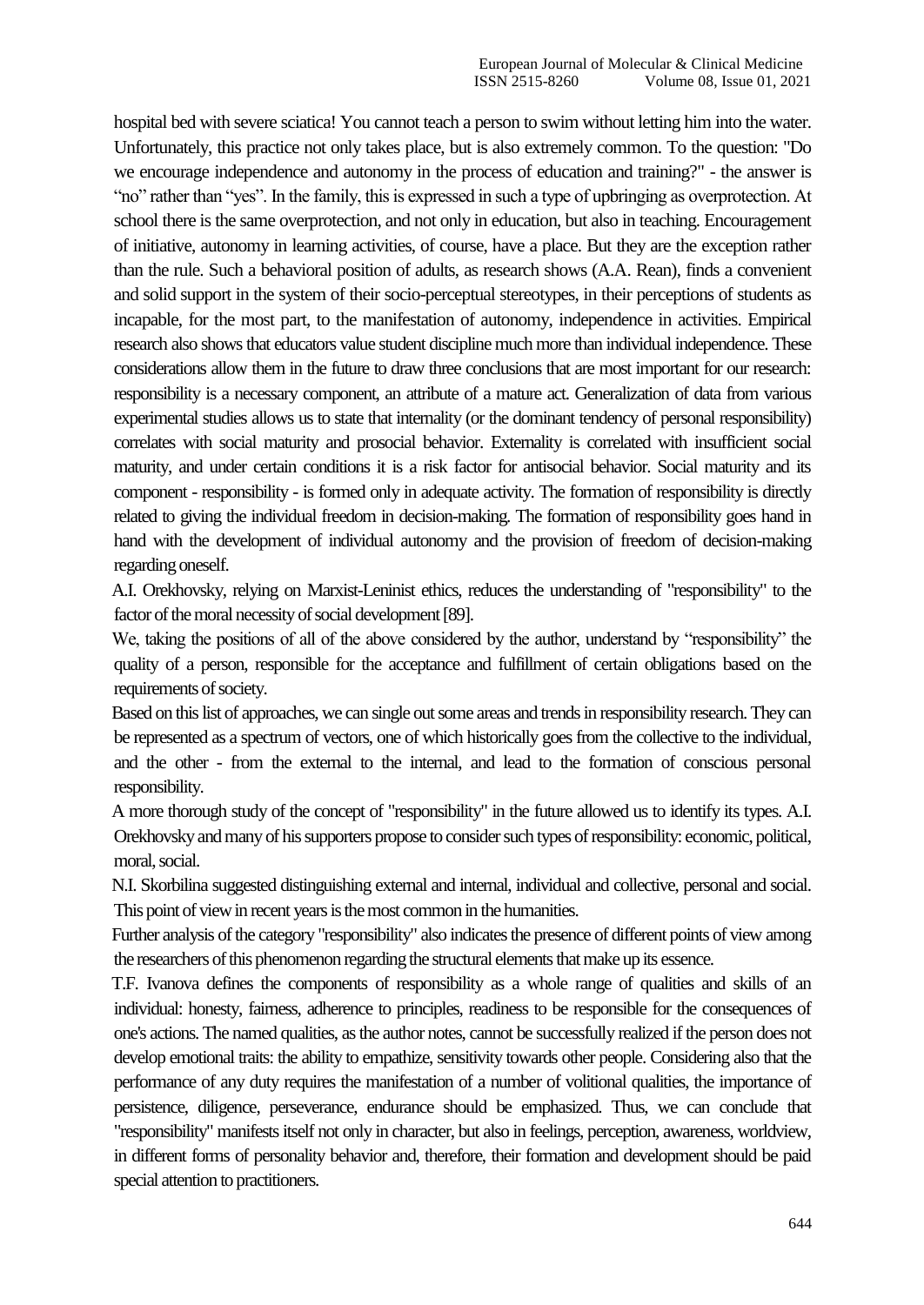A number of authors define responsibility structures differently. They include in its components:

1) the ideological and moral component - a person's understanding of the relationship between personal and public interests;

2) emotional-strong-willed - awareness of the emotional attitude to the facts and phenomena of the surrounding reality, to their own choice;

3) an effective component is the purposeful overcoming of difficulties. Thus, based on the position of this author on the issue of the structure of responsibility, we can define it as the relationship of three components: cognitive, motivational and behavioral (13).

There is no doubt the thought of K. Muzdybaev that "responsibility" serves as a means of internal control (self-control) and internal regulation (self-regulation) of a person's activity, which performs the due at its discretion, consciously and voluntarily. This allows us to understand the essence of responsibility through the processes of self-control (as a personal test of oneself) and self-regulation (as the direction of self-development, movement, with the aim of putting the system in order).

As the analysis of a number of studies shows, self-control, in turn, can be disclosed in the following positions:

-self-control (as the ability to control one's actions, steps) has three components: courage, compassion, patience;

- self-control (as a developed ability of a person to control his actions and deeds, without harming himself, others and contributing to the solution of the assigned tasks) presupposes the presence of a set of knowledge, attitudes, judgments, beliefs of a person, where self-control is presented as forms of management of this type of behavior

K. Muzdybaev [80,43] also emphasizes that the subject of control is the individual himself, and the social environment, and society as a whole. However, the object of control and responsibility can be not only norms and role responsibilities. Making plans, making decisions, a person weighs whether these goals are feasible for him or if he can only hope for a chance. A person cares about what has already happened: who is responsible for the outcome of an event - himself or fate, a case that is not amenable to the control and management of force. And it is not uncommon for such personality strategies to show through his tendency to see the source of control over his life primarily in the external environment or in himself. This property is called the locus of control in psychology.

1. If a person for the most part takes responsibility for the events taking place in his life, on himself, explaining them by his behavior, character, abilities, then this shows that he has internal (internal) control. If he has a tendency to ascribe responsibility for all to external factors, finding reasons in other people, in the environment, in fate or event, then this indicates the presence of external (external) control. The internality and externality of the locus of control are stable personality traits, formed in the process of socialization.

2. Thus, in the modern world, people who tend to take responsibility for events in their lives and in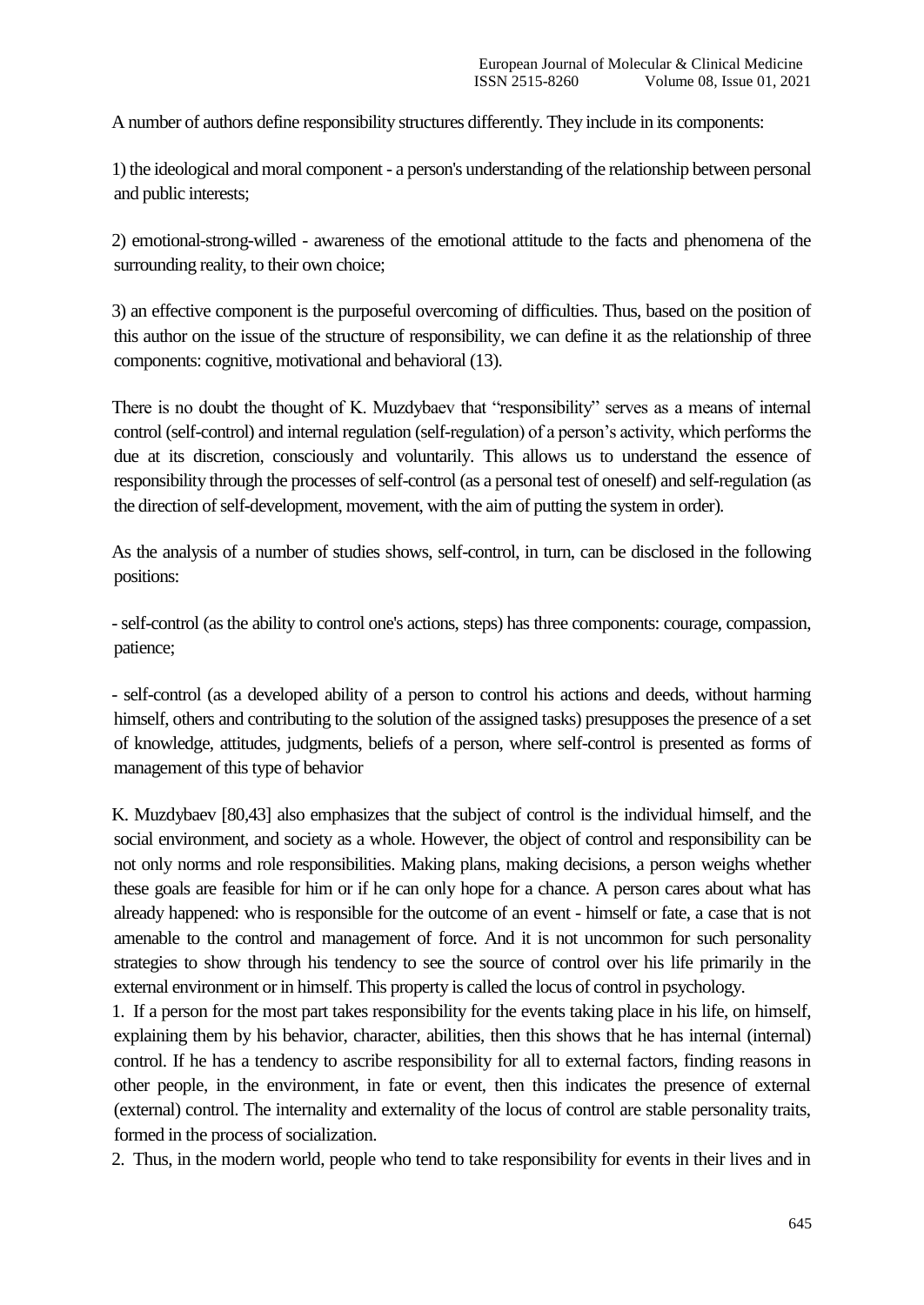the environment are, apparently, better adapted than those who seek to ascribe responsibility for everything to external factors. The locus of control concept reveals important psychological mechanisms of people, it allows you to influence their formation in the interests of the individual and society.

3. V.N. Kudryavtsev [58; 105] in his research also understands responsibility in close connection with the concept of social control. He characterizes the latter as a set of norms, institutions, relations aimed at ensuring the behavior of people in accordance with the interests of a given social group, society as a whole. Social control includes institutional, value and behavioral aspects, is based on a system of norms and values in the field of morality, law, religion, aesthetics and various forms:

4. - at the level of society - formal and informal control operates;

5. - in small groups - informal control;

6. - at the level of the personality - self-control, the means of which are the value orientations of the individual, the norms of behavior learned by him, socio-psychological attitudes, feelings and emotions.

7. In its development, social control goes through the following stages: a) personification of social norms; b) prevention of deviations from social norms; c) revealing the facts of violations of the norm; d) analysis of the committed act and its assessment; e) application of sanctions.

8. Understanding responsibility as a means of internal self-regulation, which:

9. 1. Represents the relationship of consciousness as a whole.

10.2. Retains stability and constancy over a long period of time.

11.3. Plays a large role in social and labor activities.

12.4. Serves as an expression of the relationship between subject and object, E.V. Bondarevskaya [17] sees the peculiarity of moral consciousness in the fact that it penetrates into all spheres of human activity and behavior and ensures the unity of their manifestations in accordance with the requirements of public morality. This is the main role of moral consciousness in the formation of an integral personality, and the essence of moral regulation.

For its implementation, the author believes, a person has a complex multilevel system of internal mechanisms, or processes that occur in his moral consciousness and provide a stable connection between external requirements expressed in the norms of public morality, behavior, and internal attitudes.

In the structure of responsibility, as an element of individual moral consciousness, E.V. Bondarevskaya proposes to include three types of components: normative (moral knowledge, moral concepts, principles, ideas); evaluative (evaluations and self-evaluations, ideologically conscious evaluation criteria used by a person in practice); regulatory (moral feelings, attitudes, beliefs, regulation of human behavior, ideas must be melted in the furnace of every person's consciousness).

MI Bobneva [14] considers social norms to be the most important means of social regulation of behavior. In the most general sense of the word, normative regulation of behavior means that an individual, or a group as a whole, is prescribed, given a certain, proper type of behavior, its form, one or another way of achieving a goal, the realization of intentions, etc., is given the proper form and nature of relations and interactions of people in society, and the real behavior of people and the attitude of members of society and various social groups is programmed and evaluated in accordance with these prescribed standards norms. Adherence to social norms that meet the ideals of society is the result of a complex psychological process of development of consciousness, moral convictions and value systems of a person, skills of social behavior, the result of restructuring the motivational system, a system of internal regulators of behavior.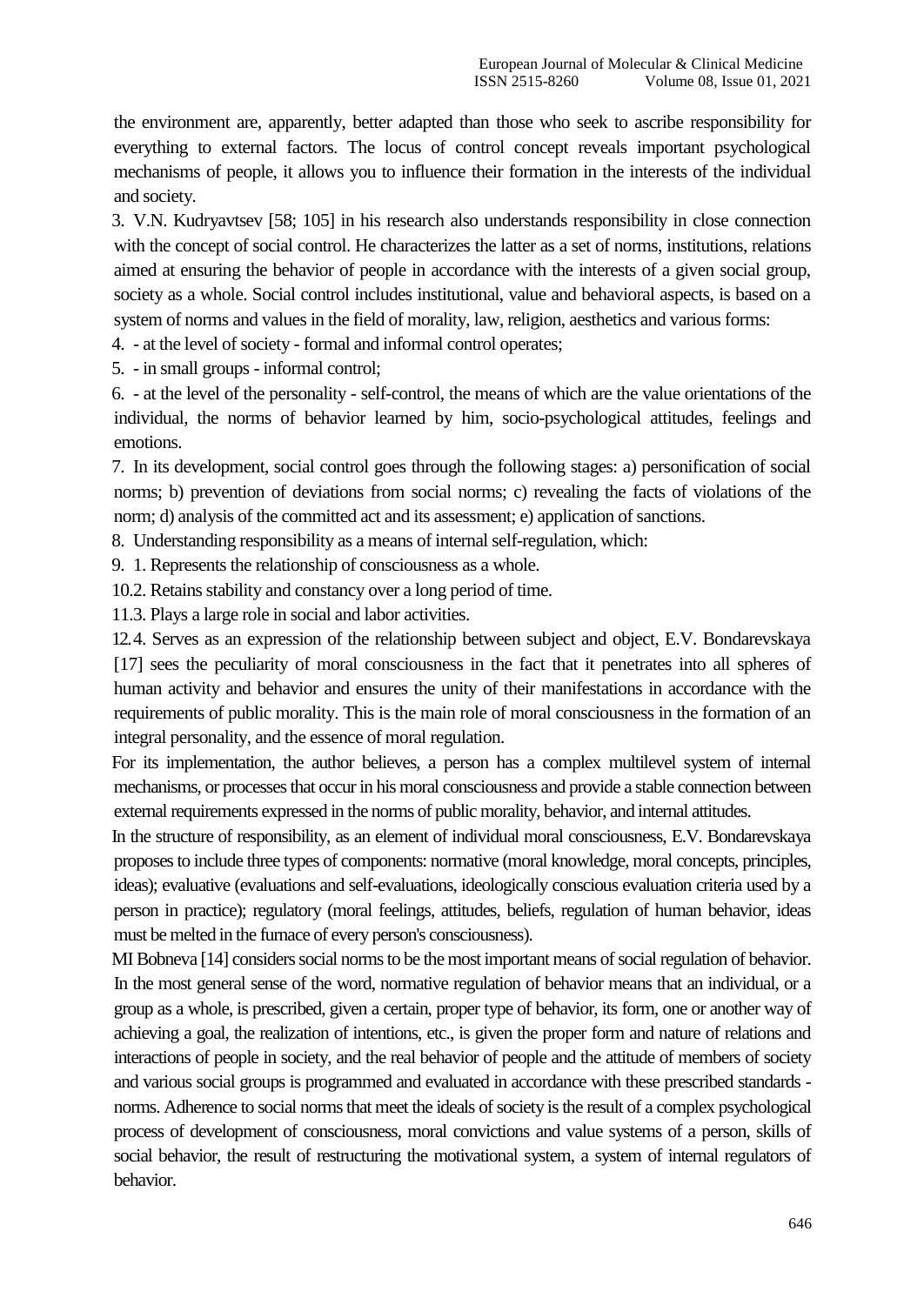In the study of AF Nikitin [83,15], responsibility and self-regulation are understood in close connection with the concept of law. Law ensures the implementation of the requirements of morality, and morality contributes to a stricter implementation of legal norms. Both law and morality, the author notes, are a set of norms that regulate social relations and shade responsibility. Between law and morality as indicators, responsibility is general and specific. They are distinguished by the fact that morality covers all social and personal relations, while law regulates only the most important, affecting the essential interests of people and society.

The norms of law are enshrined in laws, and moral rules are gradually formed in the public mind. In case of violation of legal norms, responsibility is possible in the form of state coercion or public influence, and ignoring the requirements of morality is fraught with moral condemnation of society. Moreover, the duration of legal responsibility is limited to a period clearly defined in the law, and moral responsibility often continues beyond the period provided by law.

The norms of the law become mandatory regulators of human behavior immediately after their appearance, and moral principles begin to influence human behavior after he realizes them, makes them part of his consciousness. Responsibility is an obligation, it is something that is very close in meaning to the concept of duty.

Returning to the characteristics of the concept of responsibility, one should also consider its functions:

1. Sense-forming - the manifestation of responsibility is closely related to communist ideology and morality. Take a responsible social position can only be someone who understands why he is doing this or that business, understands his duty, his responsibilities in any circumstances and in any situation.

2. Regulatory - an expression of moral attitudes

3. of the given society. Since the whole complex of moral requirements is concentrated in moral responsibility, which orientate a person in the choice of actions necessary for the benefit of society, the consciousness of responsibility appears as one of the methods of moral regulation of social relations.

4. The guideline is manifested in the fact that a highly developed sense of responsibility gives rise to new needs in a person, which evaluate her behavior from the point of view of certain moral values of a given society and at the same time act as a control mechanism associated with the manifestation of a person's needs, her actions. kov.

5. Coordinating - connected with the fact that responsibility is a synthesis of a socially significant goal, ways and means of achieving it.

- A.F. Plakhotny in his research considers it expedient to talk, in addition to functions, and about the mechanisms of perception of responsibility. He suggests the following:

- - a heuristic mechanism, which is of great importance in the professional and creative complex of the individual, generates doubt and criticism in it, prompting to search for new solutions in the field of cognition and practice;

- - an evaluative mechanism, which is of great importance in the world-outlook-value complex, thanks to which a person expresses his attitude to material and spiritual values;

- - the due diligence mechanism addresses responsibilities and requirements

- tions that society and the collective present to their members.

- The mechanism assumes a person's perception of social requirements;

- - a reference mechanism, which means that every relation

- measured by personal standards;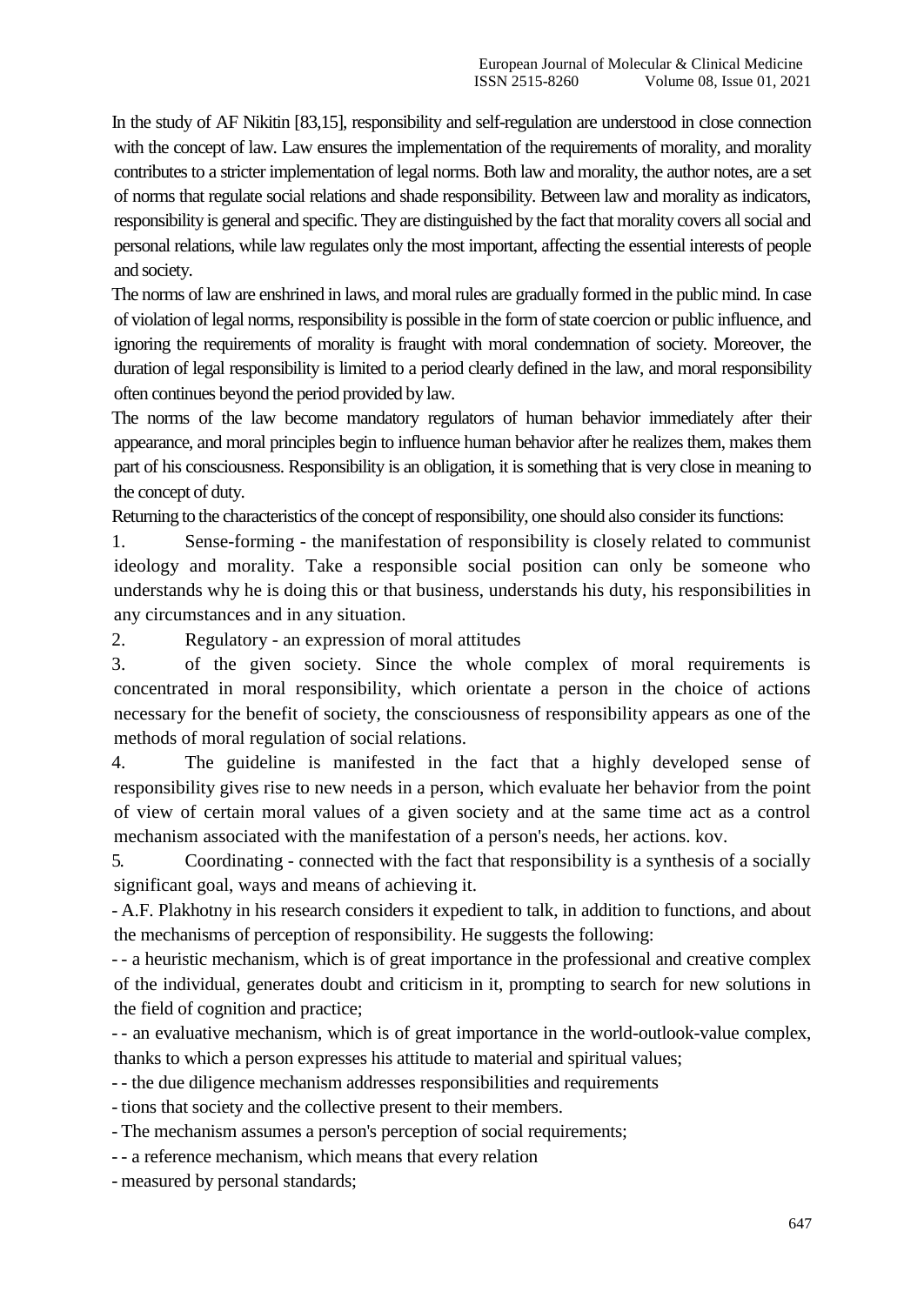- motivational mechanism - as an integral and unified system of stimulation of needs, interests, etc.;

- - The mechanism of self-control, in which there is a synthesis of both factors that organize behavior, and worldview and value components (92).

Thus, considering responsibility as a problem of the humanities, we can draw a number of conclusions:

1. Responsibility is a multidimensional phenomenon and is understood as a quality of a person responsible for accepting or imposing on her certain obligations based on the requirements presented by society.

2. Responsibility is revealed in modern literature on the basis of the following scientific approaches: philosophical, sociological, legal, psychological, pedagogical.

3. Responsibility serves as a means of internal control (self-control) and internal regulation (selfregulation) of the activities of the person, which performs the due at its discretion, consciously and voluntarily.

4. Responsibility has a complex structure. Its functions are meaning-forming, normative-regulating, guiding, coordinating; mechanisms of perception (heuristic, evaluative, due attitude, reference, motivational, self-control); types: external and internal; individual and collective; personal and social.

The problem of social responsibility of the individual has always been relevant and sanctified in the philosophical, sociological, legal, psychological and pedagogical literature.

We can distinguish in the study of this problem the points of view and approaches of foreign and domestic researchers.

R.J. Spadey and S.H. Bell understands responsibility as a management process that is inherent in everyone and that does not necessarily belong to appointed leaders, as is commonly believed.

V. Frankl [124] sees spirituality, freedom and responsibility - as three existentials of human existence. They do not just characterize human being as the being of a human being, but rather they even construct it in this capacity. Spirituality is not just a characteristic, but a constructive feature. Freedom can be represented in relation to three things

More information on this source For more information, enter the source:

1) to drives (a person has drives, but drives do not own them);

2) to heredity (a person has freedom in relation to his inclinations);

3) to the environment (as far as the environment is concerned, here too it is found that it does not define a person. The influence of the environment depends more on what a person makes of it, how he relates to it).

The aspect of responsibility in this regard is seen in the fact that a person bears it for pleasure and value, attraction and meaning; carries it both before his conscience and before the superpersonality into which the conscience is reborn. C. Beccaria in the context of the forensic approach sees social responsibility as a legal phenomenon, as a personal free choice by an individual of a certain option of behavior that violates the rights and legitimate interests of citizens, the legal order established by the state.

L. Kolberg [13] understands responsibility as a result of moral judgments, according to its three main levels of development: pre-conventional, conventional, post-conventional.

1. The preconventional level is highly egocentric. The morality or immorality of the child's judgments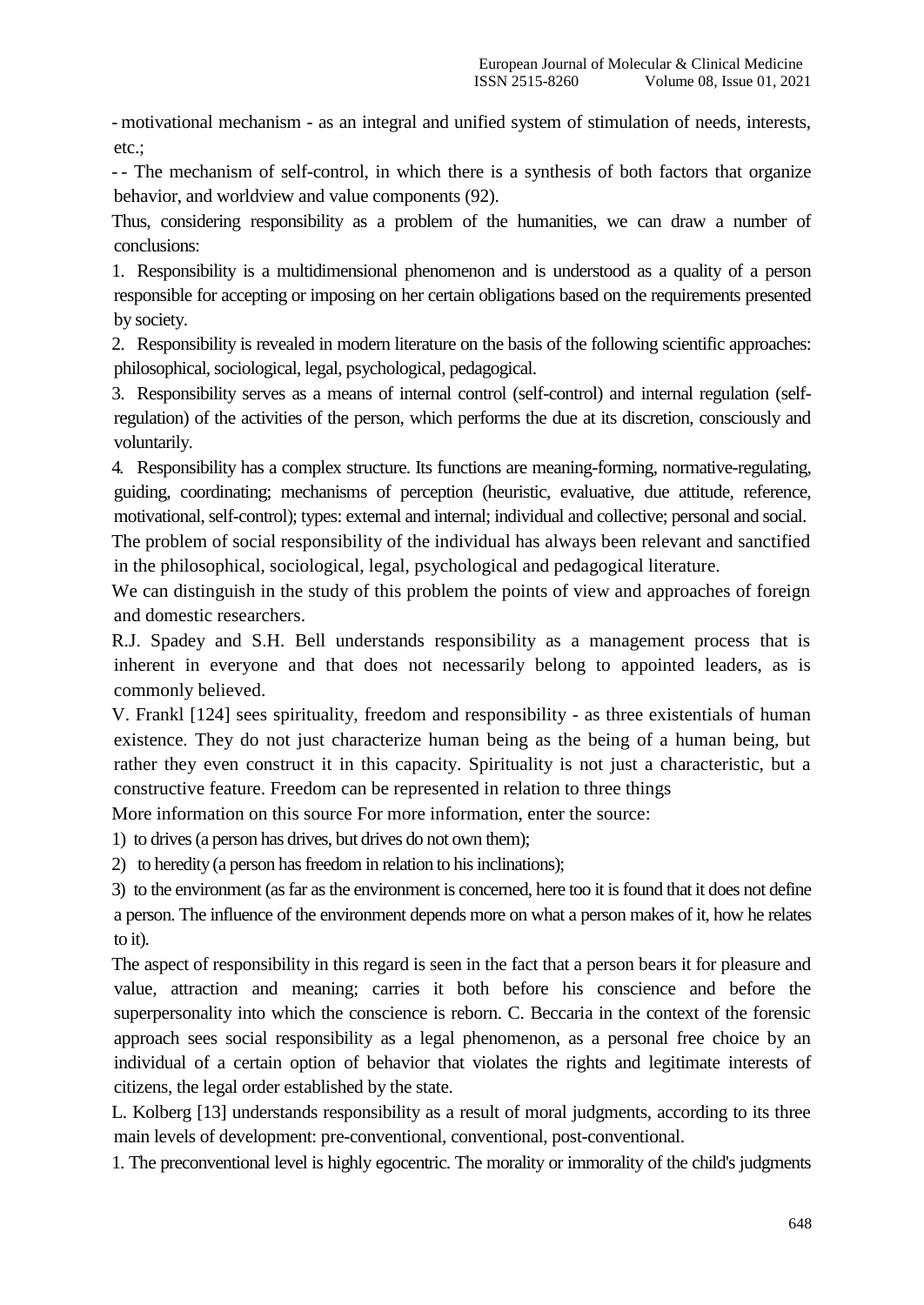is based mainly on the principle of benefit, actions are evaluated according to their physical consequences. Stability of moral assessments is given to the actions of adults, which are perceived by the child absolutely uncritically, as an attribute of the act to which the adult reacts.

2. The conventional level of development of moral judgments is achieved when the child accepts the assessments of his reference group. The moral norms of this group are learned and observed uncritically, like the truth in the last substance. The law is enforced in order to gain approval or to avoid punishment. These rules can be quite general, and, being unworked by the child himself, they are not the result of his free choice, but are accepted as the norm of that human community with which the child is identified.

3. The postconventional level is rarely reached even by adults, but it is in principle accessible, starting from adolescence, or rather, from the moment of the appearance of hypothetical-deductive thinking. This is the level of development of personal moral principles, which may coincide or may differ from the norms of the reference group. It is about finding a universal foundation for human dignity.

An analysis of foreign sources shows that the formation of social responsibility in English-speaking countries (in particular Great Britain) is embedded in the education system itself. In particular, in the studies of S. Harris, G. Hightshoe, M. Witt and others, the idea was expressed that the entire system of English education and upbringing is aimed at making the child feel responsible for his actions. Therefore, the upbringing of a socially responsible attitude to the environment and to oneself is placed in the rank of state policy and is a priority in education.

The picture of the study of the problem of responsibility by foreign authors will not be complete if one does not consider American historiography on this issue, E.N. Bobkov. She emphasizes that a number of researchers (Beard C, Kirn E., Stevenson O.K., Zuerske M.) believe that it is the American nation that has the highest degree of responsibility, realism, practicality, and readiness for partnership. All these qualities, as noted in the analyzed works, are formed under the following conditions:

- 1. Lack of support from someone in the development of activities.
- 2. The presence of competition.
- 3. Complete freedom of action and responsibility for the result.
- 4. High efficiency working.
- 5. Borrowing economic achievements.
- 6. Transferring the best experience.

Thus, in the American literature, the ways of forming social responsibility are considered as the inclusion of personality in difficult conditions of existence.

Domestic researchers also understand social responsibility differently and see different ways of its formation.

K. Muzdybaev defines social responsibility as the tendency of a person to adhere to generally accepted norms in his behavior, to use role responsibilities and his readiness to give an account of his actions.

A.F. Plakhotny singles out social responsibility as a category for designating a measure of free manifestation by a social subject of his duty and the right to choose in specific conditions the optimal variant of attitude to reality, based on the progressive interests of society. Social responsibility is an indicator of the social maturity of an individual, and is its integral characteristic, which determines human behavior on the basis of awareness of the dependence of activities on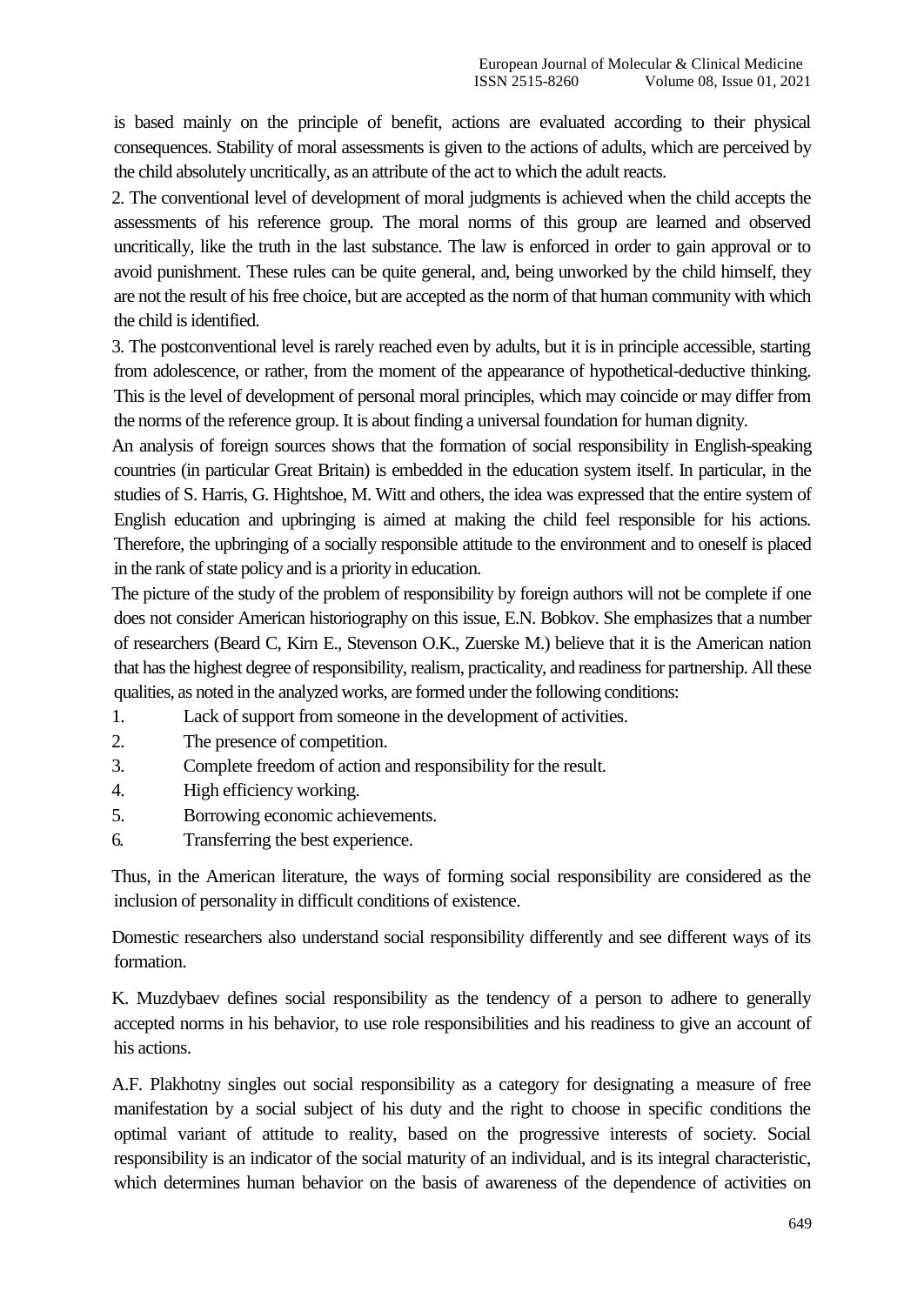generally accepted goals and values.

G.V. Kovaleva defines social responsibility as an integral quality of an individual, an indicator of her social maturity considers it to be an integral characteristic that determines a person's behavior on the basis of an awareness of the dependence of activity on generally accepted goals and values.

T.N. Sidorova considers social responsibility as an integral quality of the individual that determines the behavior and activities of a person on the basis of his awareness and application of the necessary dependence of this activity on social goals and values.

T.N. Golovatenko's social responsibility serves as an indicator of personality development, namely, the criterion of its social maturity, which is expressed in the need and self-realization of oneself in society.

A.F. Nikitin understands social responsibility as an obligation, it is something that is very close in meaning to the concept of duty.

S.F. Anisimov sees social responsibility as a set of objective requirements imposed by society on its individual members in the form of moral principles, norms that express social necessity. In moral responsibility, as a focus, moral assessment of actions, and forms of action of goals, and means, and achievements (results) converge.

By analogy with the category of "responsibility", the structure of social responsibility is also represented in different ways in the humanities.

As you can see, its main components are: cognitive, motive

tional, behavioral.

Based on the analysis of the works of domestic and foreign researchers, we can say that, firstly, social responsibility in the humanities is understood as objectivity, the historically specific nature of the relationship between an individual, a group and society from the point of view of conscious implementation of the mutual requirements imposed on them in the interests and for the benefit of each subject of this interaction; secondly, the social significance of the process of forming such responsibility is based on the ideas of humanism, recognition of the dignity of each person, his / her ability to perceive social reality in different ways; the right to error and its correction, presupposes independence and involvement in action; thirdly, the signs of its formation are: personal motivation for accepting the responsibilities imposed by the community; understanding their content, the moral aspect of the required actions; readiness to make independent decisions and take actions in accordance with the situation, set goals, calculated consequences.

The analysis of the state of the problem, the experience of its solution also allows us to determine the understanding of social responsibility as an integrative quality of a person, which is an indicator of his social maturity and determines human behavior based on his awareness of social norms, values and self-limitation of his own actions in society, as a personal obligation voluntarily accepted by a person to carry out a specific task and ensure its satisfactory completion. We will proceed from the premise that responsibility is closely linked to freedom of decision-making, duties and rights. The structure of such responsibility is provided by a combination of four components: